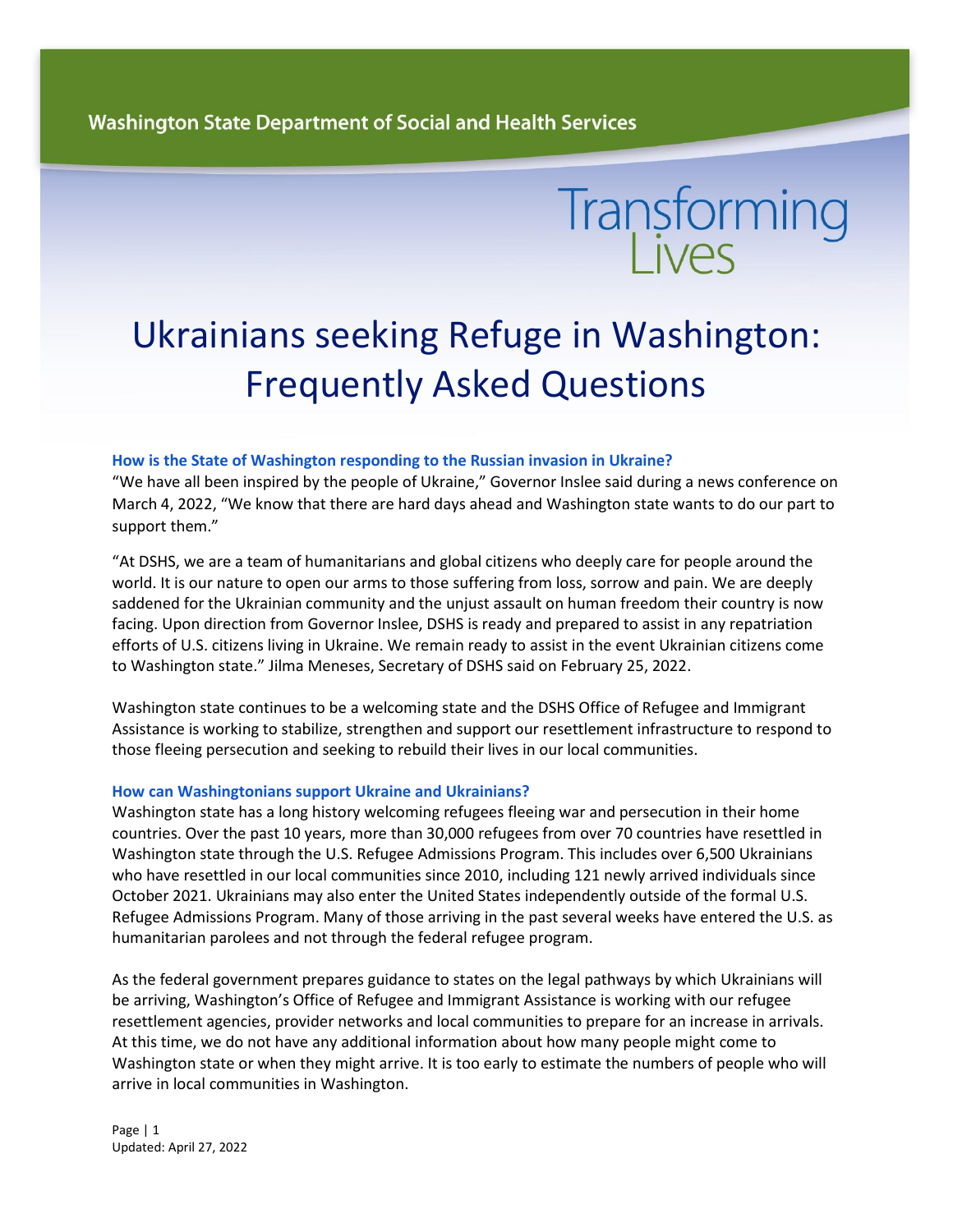When refugees and immigrants do arrive in our state through the federal resettlement program, we work with our community-based partners and resettlement agencies to connect people with vital, culturally responsive and linguistically appropriate services like food and cash assistance, temporary and long-term housing, medical screenings and behavioral health services, employment and training programs, child care assistance, and help navigating social services.

Through Washington's recent participation in the federal government's [Operation Allies Welcome,](https://www.dhs.gov/allieswelcome) our state welcomed more than 3,200 Afghan arrivals since October 2021. Building off the work we have done over the past six months, the Office of Refugee and Immigrant Assistance will work with communities and organizations to support those seeking refuge in Washington state, specifically those from Ukraine as well as many other across the world.

This is a dynamic and fluid situation. You can find relevant information, including different ways to learn and engage, at the Department of State's United with Ukraine website, found [here.](https://www.state.gov/united-with-ukraine/)

The United States Agency for International Development encourages cash donations to reputable relief and charitable organizations on the ground. In addition, Washingtonians may also donate to local community organizations serving Ukrainians. Here are some ideas or places to support:

- <https://www.cidi.org/disaster-responses/war-in-ukraine/>
- [Ukrainian Community Center of Washington](http://uccwa.org/)
- [Local Refugee Resettlement Agencies](https://www.dshs.wa.gov/sites/default/files/WA%20State%20Refugee%20Resettlement%20Agencies%2008-17-2021.pdf)

# **President Biden announced that the United States would accept up to 100,000 individuals who fled the war. What does this mean?**

On March 24, 2022, President Biden [announced](https://gcc02.safelinks.protection.outlook.com/?url=https%3A%2F%2Fwww.whitehouse.gov%2Fbriefing-room%2Fstatements-releases%2F2022%2F03%2F24%2Ffact-sheet-the-biden-administration-announces-new-humanitarian-development-and-democracy-assistance-to-ukraine-and-the-surrounding-region%2F&data=04%7C01%7Cdavid.shannon%40dshs.wa.gov%7C42cbfee6ab1b4798bb5e08da0dc6ec4b%7C11d0e217264e400a8ba057dcc127d72d%7C0%7C0%7C637837445273662076%7CUnknown%7CTWFpbGZsb3d8eyJWIjoiMC4wLjAwMDAiLCJQIjoiV2luMzIiLCJBTiI6Ik1haWwiLCJXVCI6Mn0%3D%7C3000&sdata=3LJEj6p2SA4PGrYVTc%2BKE03YhtjAftFwyhV%2FbFNnFIk%3D&reserved=0) that the United States plans to welcome up to 100,000 Ukrainians and others fleeing the war through the full range of legal pathways.

The federal government is working to expand and develop new programs designed to provide temporary safe harbor for Ukrainians and others, largely focused on welcoming those with family members in the United States.

This announcement means Washington's Ukrainian community will have more opportunities to reunite with their family members, and that other affected communities, such as Russian Washingtonians, will also be able to provide refuge for their loved ones. Because the Biden Administration is focusing on the ability to offer refuge to those who have family in the United States, states with larger Ukrainian populations, such as Washington, Oregon and Illinois, may see larger numbers than the rest of the country. It is too soon to tell how many Ukrainians will come to our state as a result of the policies enacted under this announcement.

## **What is** *Uniting for Ukraine***?**

On April 21, 2022, President Biden announced a new program, *Uniting [for Ukraine](https://www.dhs.gov/news/2022/04/21/president-biden-announce-uniting-ukraine-new-streamlined-process-welcome-ukrainians)*, as a streamlined process for Ukrainian citizens to apply for humanitarian parole in the United States. To be eligible, Ukrainians must have been residents in Ukraine as of Feb. 11, 2022, have a sponsor in the United States, complete vaccinations and other public health requirements, and pass rigorous biometric and biographic screening and vetting security checks. Ukrainians approved via this process will be authorized to travel to the United States and be considered for parole, on a case-by-case basis, for a period of up to two years. Once paroled through this process, Ukrainians will be eligible for work authorization.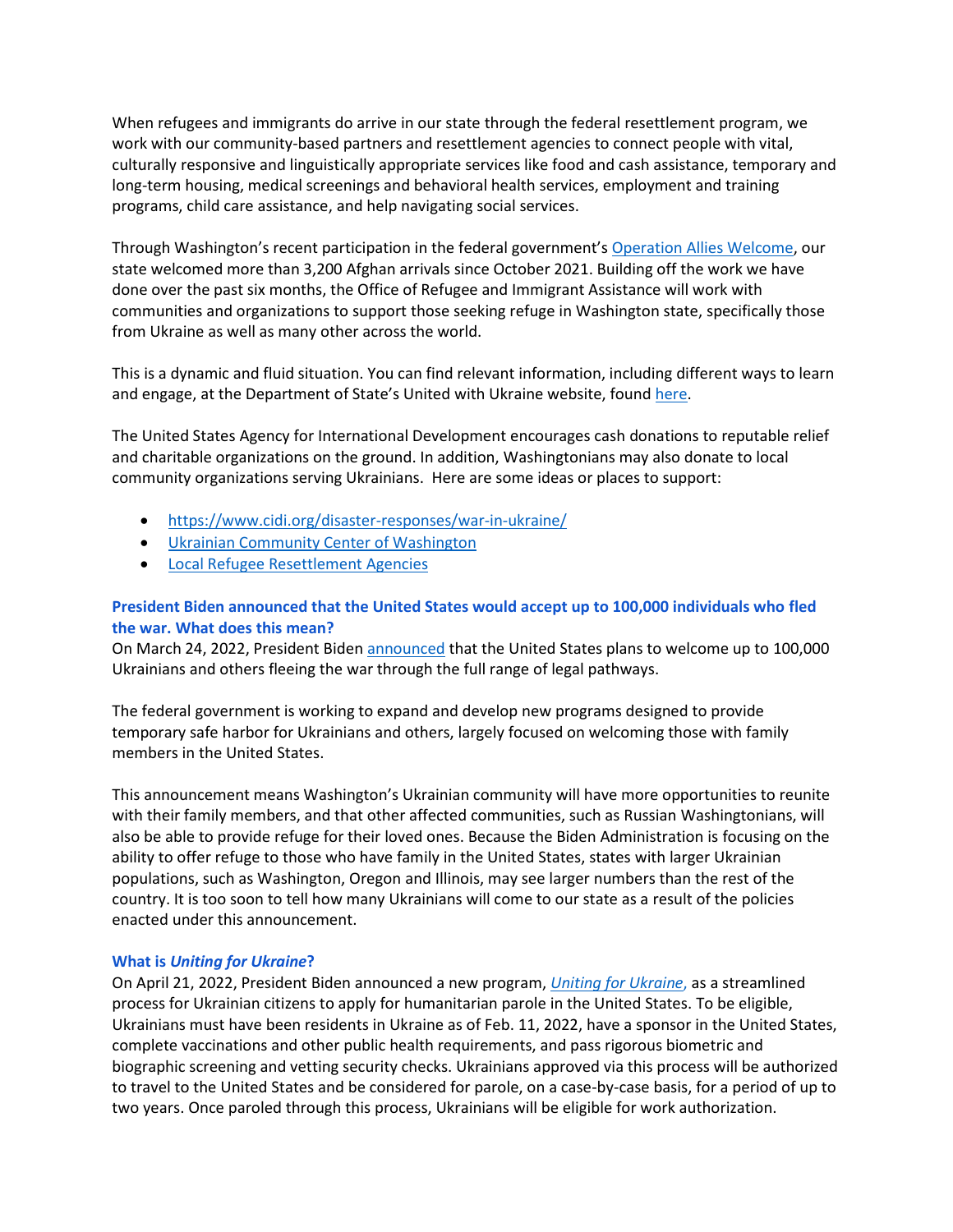Beginning on April 25, 2022, U.S.-based individuals and entities can apply to the Department of Homeland Security to sponsor Ukrainian citizens who have been displaced through the Uniting for Ukraine process, which is now live on the **DHS website. Any U.S. citizen or individual**, including representatives of non-government organizations, can sponsor Ukrainian applicants. Individuals and organizations seeking to sponsor Ukrainian citizens in the United States will be required to declare their financial support and pass security background checks to protect against exploitation and abuse. The Department of Homeland Security will administer the program. Eligibility requirements will include required vaccinations and other public health requirements as well as biographic and biometric screening, vetting, and security checks.

## **I have family members and loved ones who fled Ukraine. How can I bring them to Washington as fast as possible?**

The federal government oversees immigration policies, not the state. As such, federal agencies, like [USCIS](https://www.uscis.gov/) and the [Department of State,](https://travel.state.gov/content/travel/en/traveladvisories/ea/information-for-us-citizens-in-Ukraine.html) oversee the U.S. immigration system. Please review their websites in close consultation with an immigration attorney for the best path forward.

Because each individual situation is different, we suggest that you reach out to an expert in immigration law. You can find low-cost immigration legal services by connecting with a Department of Justice accredited agency. Find the list of agencies in Washington [here.](https://www.justice.gov/eoir/page/file/942306/download#WASHINGTON) You can also search for an immigration lawyer affiliated with the American Immigration Lawyers Associatio[n here.](https://www.ailalawyer.com/) If you are connecting with an immigration representative, please educate yourself on how to spot immigration fraud (also called Notario Fraud), which unfortunately can occur in times such as this. Learn more [here](https://stopnotariofraud.org/tips-to-avoid-becoming-a-victim/) and, if warranted, seek a second opinion from another immigration attorney before paying large sums of money.

Members of Washington's federal delegation can assist in certain cases. Find your Congressperson [here.](https://www.house.gov/representatives/find-your-representative) You may also contact the offices of Senators [Murray](https://www.murray.senate.gov/write-to-patty/) and [Cantwell.](https://www.cantwell.senate.gov/contact/email/form)

#### **What kind of immigration statuses might Ukrainians and others seeking refuge from the war have?**

All those we welcome under this pledge will be seeking refuge but not all will have "refugee" as their immigration status – an important distinction for potential receiving communities like Washington.

Ukrainians may arrive into Washington through many different legal immigration pathways. The legal immigration pathways for arrival determine the type of services and level of state and federal support available to them through an emergency response. DSHS expects that immigration pathways such as family reunification, student visas, employer-sponsored visas and humanitarian parole may be options. We may see a small number of the most vulnerable arrive through an expedited refugee process and be served by the traditional refugee resettlement system. Note that all of these processes will allow individuals to work, but their access to federal public benefits and other supports will be different.

#### **Will Washington see Ukrainian asylum seekers?**

Yes. Asylum seekers are those individuals who make their own way to the U.S. border and claim asylum to Customs and Border Patrol personnel. This happens through self-directed rather than federally coordinated processes. See more from the Bipartisan Policy Center [here.](https://bipartisanpolicy.org/download/?file=/wp-content/uploads/2019/04/Claiming-Asylum-at-and-between-Ports-of-Entry.pdf) Asylum seekers will more than likely be joining family here in the United States.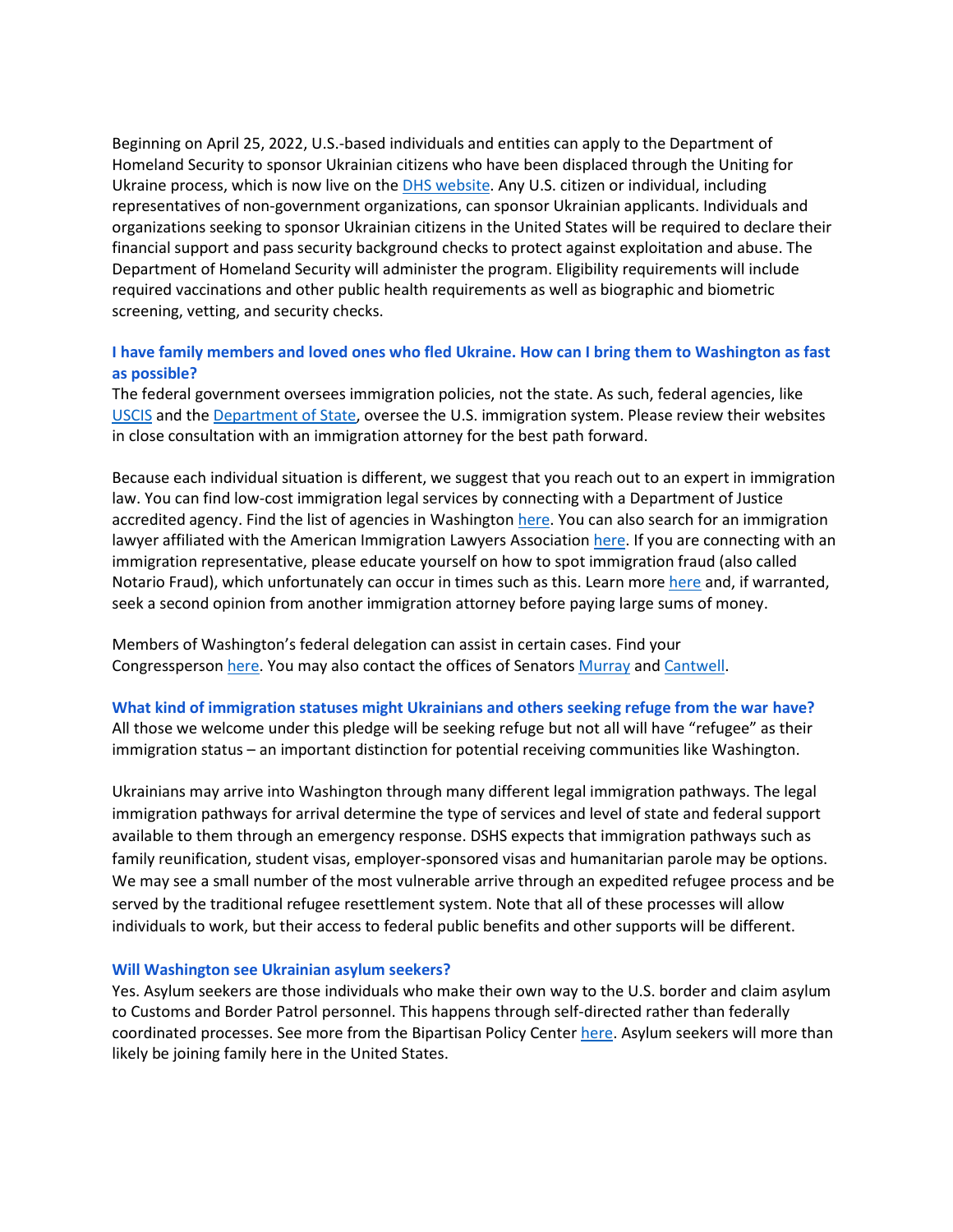Asylum seekers, if they pass a credible fear interview, should be able to stay in the United States while their asylum case proceeds in federal court. Asylum seekers must apply for asylum within one year of arrival and are encouraged to meet with a qualified immigration attorney. Asylum seekers are not eligible for refugee services or many public benefits until their asylum case has been approved in federal immigration court. However, they can apply for work authorization. Note that Title 42 remains in effect at our southern border with Mexico, and this affects the ability of asylum seekers to enter the United States through that land border. Learn more about this policy [here](https://www.americanimmigrationcouncil.org/research/guide-title-42-expulsions-border) from the American Immigration Council.

# **I am from Ukraine, and I was in the United States as a student, tourist or otherwise without immigration status on April 11, 2022.**

On April 18, 2022, th[e United States Citizenship and Immigration Services](https://www.uscis.gov/newsroom/news-releases/dhs-announces-registration-process-for-temporary-protected-status-for-ukraine-and-sudan) released information on how Ukrainians can apply for Temporary Protected Status in the United States.

To be eligible under the Ukraine designation, individuals must demonstrate their continuous residence in the United States since April 11, 2022, and continuous physical presence in the United States since the designation date in the Federal Register notice. USCIS estimates 59,600 currently in the United States individuals may be eligible for TPS under the designation of Ukraine.

Ukrainian nationals currently outside the United States are not eligible for TPS under this designation, and they will not become eligible by relocating to the United States in the coming weeks. Ukrainians are encouraged instead to apply for a visa or other legal pathway at a U.S. consulate abroad.

[Here](https://www.americanimmigrationcouncil.org/research/temporary-protected-status-overview) is a fact sheet about TPS from the American Immigration Council.

#### **Can I provide housing to people in Washington seeking refuge?**

Refugees from all countries may need housing assistance. If you are interested in providing housing for a refugee in general, you can reach out to Airbnb's Open Homes host program at [https://www.airbnb.org/help-ukraine.](https://www.airbnb.org/help-ukraine)

#### **What public benefits or services will be available to people from Ukraine?**

People arriving in Washington from Ukraine may be eligible for a variety of public benefits programs and services. Eligibility for cash, food and medical assistance is determined by immigration status and often based on income and resources available. It is important to note that not all people arriving from Ukraine may be eligible for federal or state-funded benefits or services.

Similarly, programs and services administered by the DSHS Office of Refugee and Immigrant Assistance depend upon immigration status. For more information, please see the chart below.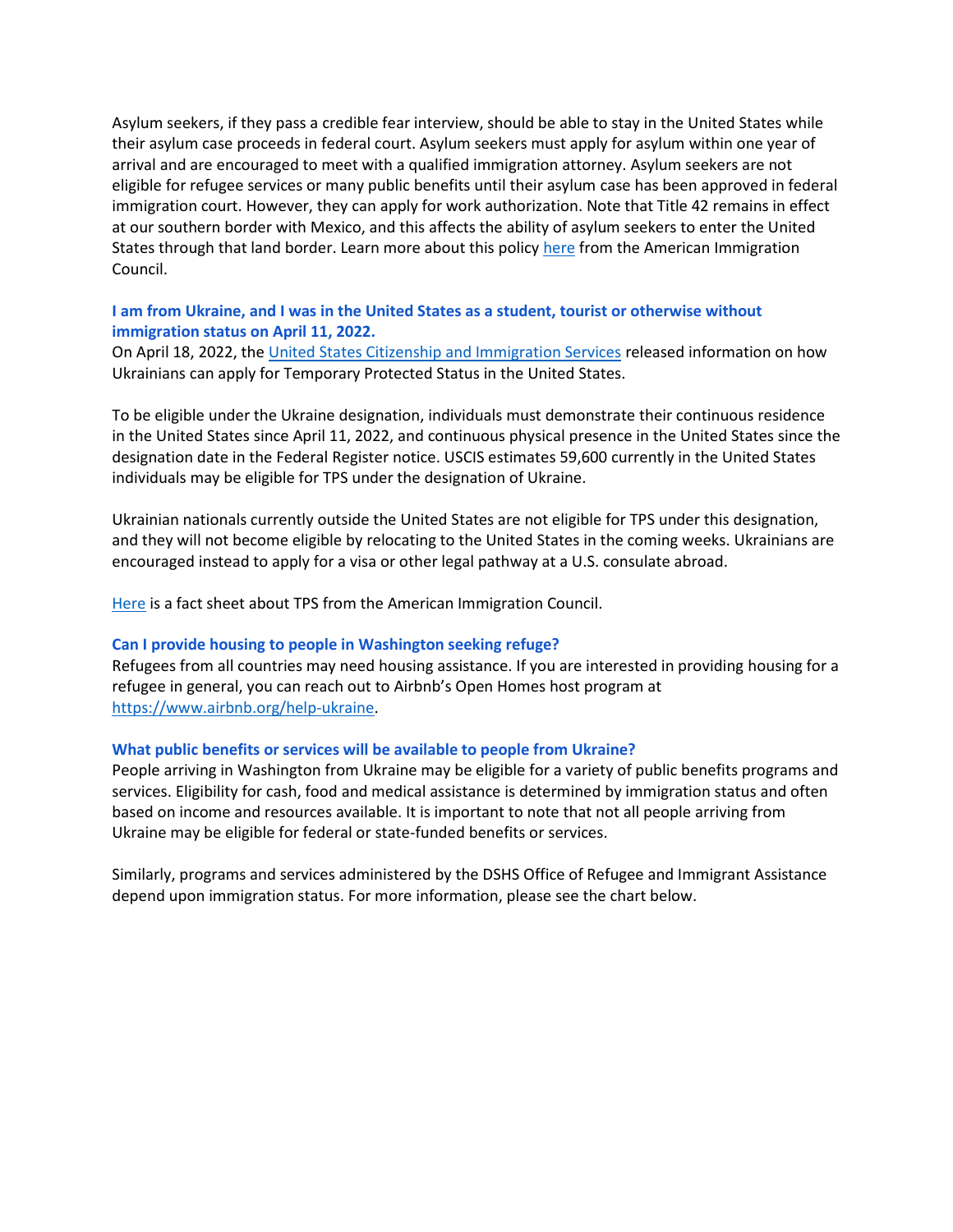| Program                                       | <b>Ukrainian with Refugee or Asylee</b><br><b>Immigration Status</b>                                                                                                                       | <b>Ukrainian with Humanitarian</b><br><b>Parole Immigration Status</b>                                                                                                                                                  |
|-----------------------------------------------|--------------------------------------------------------------------------------------------------------------------------------------------------------------------------------------------|-------------------------------------------------------------------------------------------------------------------------------------------------------------------------------------------------------------------------|
| <b>Refugee Resettlement Agency</b><br>support | Eligible for:<br>Reception and Placement Program                                                                                                                                           | Ineligible                                                                                                                                                                                                              |
| Washington cash and food<br>programs*         | Eligible for:<br><b>Temporary Assistance for Needy</b><br>Families (federally-funded cash<br>assistance) (for households with minor<br>children)<br>SNAP Food Assistance (for all in these | Eligible for:<br>State Family Assistance (for<br>households with minor children)<br>Food Assistance Program (for all)                                                                                                   |
|                                               | categories)<br>Refugee Cash Assistance (for<br>individuals and couples without minor<br>children)                                                                                          | Ineligible for:<br>Refugee Cash Assistance (for<br>individuals and couples without<br>minor children)                                                                                                                   |
| WIC <sup>1</sup>                              | Potentially Eligible for:<br>Pregnant individuals, new and<br>breastfeeding moms, and children <5<br>years of age                                                                          | Potentially Eligible for:<br>Pregnant individuals, new and<br>breastfeeding moms, and children<br><5 years of age                                                                                                       |
| Apple Health (Medicaid) <sup>2</sup>          | Eligible                                                                                                                                                                                   | Potentially Eligible for:<br>Apple Health for Kids<br>Apple Health for Pregnant<br>Women<br><b>MCS</b><br>$\bullet$<br><b>AMP</b><br>Ineligible for:<br><b>Apple Health for Adults</b><br>Apple Health for Families and |
|                                               |                                                                                                                                                                                            | <b>Caretaker Relatives</b><br><b>SSI-related Medicaid</b>                                                                                                                                                               |

<sup>&</sup>lt;sup>1</sup> WIC Eligibility: <u>https://doh.wa.gov/you-and-your-family/wic/wic-eligibility</u>

l

<sup>&</sup>lt;sup>2</sup> HCA Citizenship and Immigration Status Guide: [https://www.hca.wa.gov/assets/free-or-low](https://www.hca.wa.gov/assets/free-or-low-cost/citizenship_alien_status_guide.pdf)[cost/citizenship\\_alien\\_status\\_guide.pdf](https://www.hca.wa.gov/assets/free-or-low-cost/citizenship_alien_status_guide.pdf)